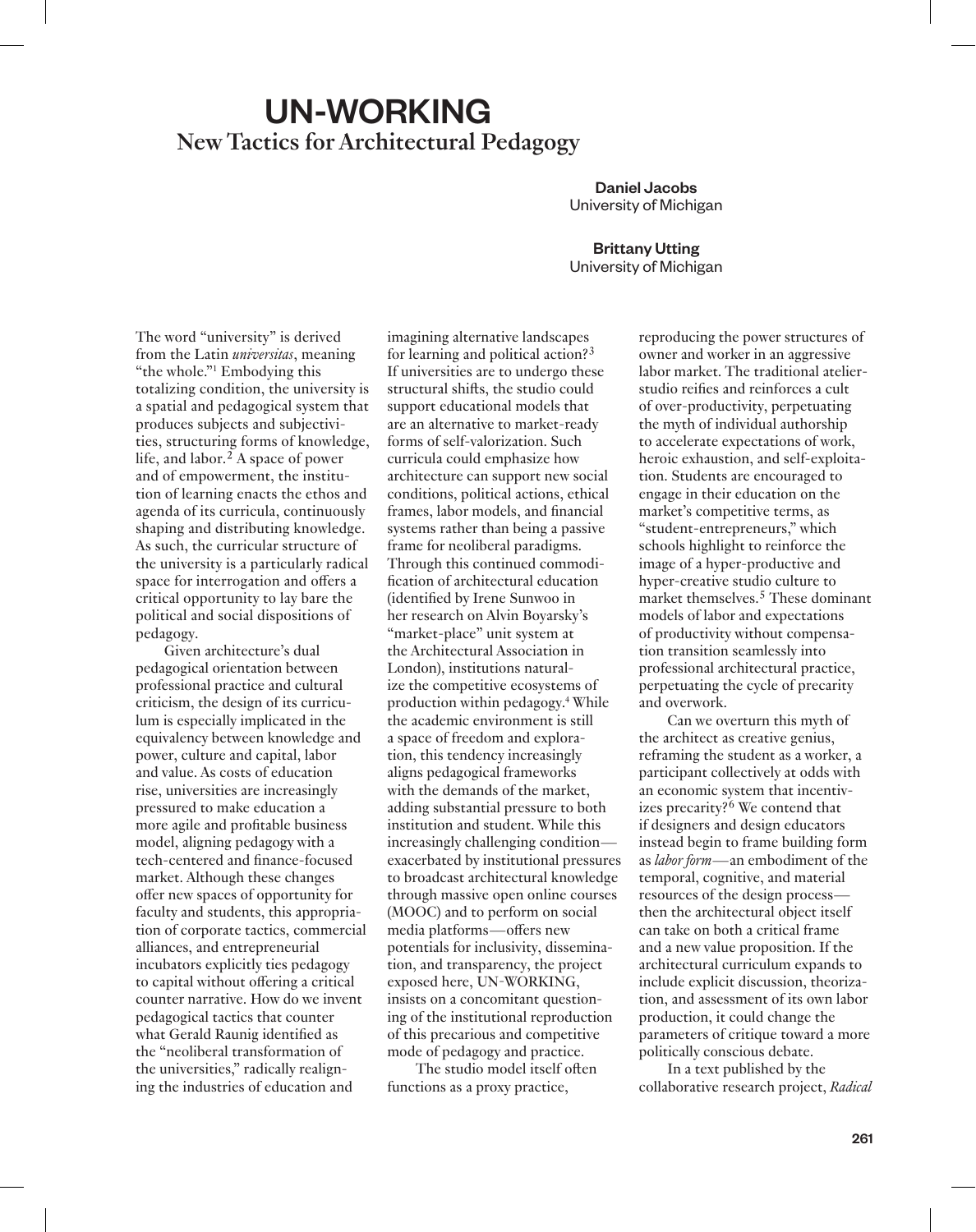*Pedagogies*, Beatriz Colomina writes, "Architecture pedagogy has always been a political act. It has never merely been a space of reflection, of training and rehearsal, but one of action, reaction and interaction."7 Sharing this spirit, the UN-WORKING project used the workshop format to focus on these questions to enact new pedagogical paradigms within design education. Funded through the 2018–19 Equity Innovation Initiative at the Taubman College of Architecture and Urban Planning at the University of Michigan, the authors designed the UN-WORKING project as three workshops—UN-WORKING WORK, UN-WORKING PLATFORM, and UN-WORKING SPACE—examining the reciprocity between architecture and labor, each with a different frame and format. Aligned with activist groups such as The Architecture Lobby, the workshops sought to develop pedagogical tactics to address how design education overlays with economies of production and institutionalizes precarity within the design field.

The term "un-working" (meaning *to undo work previously done or to promote the lack or absence of work*) calls for a redefinition of the means and methods by which architectural labor is produced. The concept of un-working, although negative in its construction, is optimistic in its approach, offering the possibility of unraveling and undoing, even making room for an ethos of praxis that more accurately responds to our current modes and expectations of practice. As architects, we can find solidarity in un-working, in working *less*, proposing a counter-austerity that combats the post-crisis mentality of ever-accelerating production.

Within the architectural academy, the workshop has emerged as a robust mechanism to test pedagogical methods for a new generation of critics and practitioners. Ungraded, informal, and temporally varied, the workshop serves as an experimental platform

outside curricular credit models, disrupting the institutionalized labor processes of studio production. Framed as conversations between architects, educators, theorists, historians, and most importantly students, the three UN-WORKING workshops centered on the status of architectural labor in the context of the studio model by problematizing our assumptions about work, our platforms for work, and our spaces of work.

## Workshop 01: UN-WORKING WORK<sup>8</sup>

The first workshop took place in the fall of 2018. Framed as a series of four provocations followed by discussion with students, the invited workshop leaders, Peggy Deamer, Manuel Shvartzberg Carrió, Irene Sunwoo, and Claire Zimmerman, structured conversations to develop alternative criteria for valuing and theorizing labor form in architecture.

The four topics fell under the umbrella of *myth*, *format*, *content*, and *value*. The conversation around *myth*, led by Deamer, focused on reframing studio production as architectural work and developing practice models within the studio sequence that operate collectively rather than individually, reflecting new ideologies of authorship and collaboration. In the Sunwoo-led workshop interrogating *format*, participants discussed how architectural institutions, exhibitions, and publications constitute an ecosystem of production, dissemination, and often exploitation. Through an exhibition budget analysis, the exercise sought to demonstrate the ethics and economics of exhibition design, showing how architectural labor is habitually the most invisible and the least compensated item on the budget. In the *content* workshop, led by Shvartzberg Carrió, participants discussed the dangers of political neutrality in the studio syllabus. Using the example of Spanish municipal governing models, the workshop centered on new modes of collaborative discussion between designers, community leaders, and

governing bodies as a way to charge studio content with site-specific and politically relevant design agendas. In the Zimmerman-led *value* workshop, participants discussed how to embed the real costs of architectural labor into the historical reading of a building, expanding the architectural canon to include the economic and geopolitical contexts of construction costs, labor conditions, and material markets. Treating the syllabus itself as a space of critique and design, each workshop imagined new forms of collectivity, collaboration, and solidarity that could reflect and improve the increasingly precarious conditions of architectural production.

## Workshop 02: UN-WORKING PLATFORM<sup>9</sup>

The second workshop took place in the winter of 2019 as a conversation between Keller Easterling and Douglas Spencer, followed by roundtable discussions with students. The workshop centered on how platforms of design—politically targeted, socially mediated, digitally cultivated, and financially motivated—are implicated in our built environment. Native to the rhetoric of digital production and sensibility, a platform is a place from which architects can imagine agencies and agilities with design education: a platform is a springboard, a plan of action, a constructed scheme or design. Investigating political, social, and technological platforms embedded in architectural pedagogy, how can we instrumentalize these fields of action for cooperation, criticality, humor, or even the immediate pragmatism of practice? For the workshop led by Easterling, students were asked to identify a platform of design—a software, standard, contract, incentive, policy, attitude, branding strategy, space, or organization—and imagine how to deploy disruptive scenarios through these platforms and their implicit agendas. For the workshop led by Spencer, students discussed the logistics of